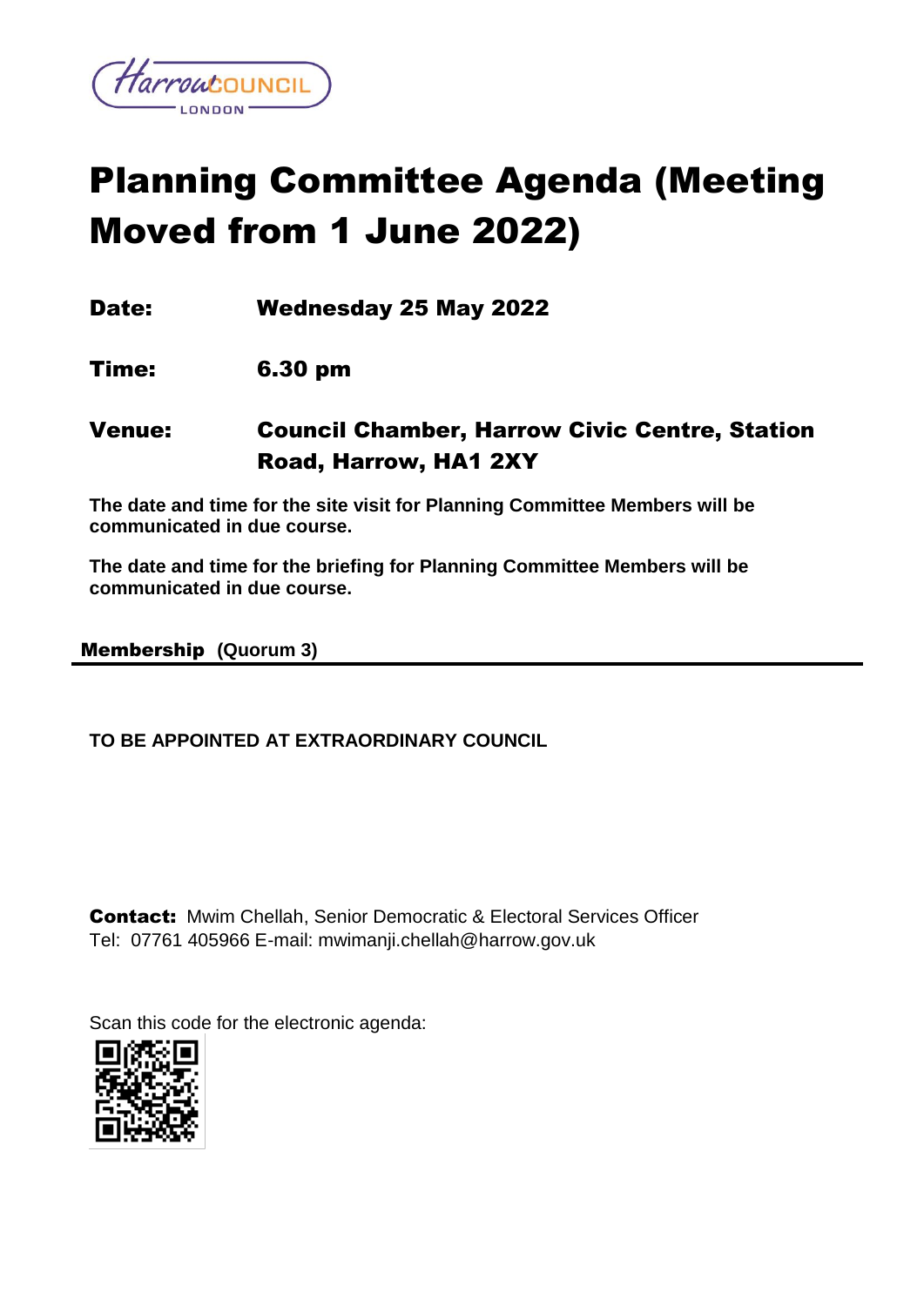# Useful Information

# **Joining the Meeting virtually**

The meeting is open to the public and can be viewed online at [www.harrow.gov.uk/virtualmeeting](http://www.harrow.gov.uk/virtualmeeting)

#### **Attending the Meeting in person**

Directions to the Civic Centre can be found at: [www.harrow.gov.uk/contact.](http://www.harrow.gov.uk/contact) It is accessible to people with special needs, with accessible toilets and lifts to the meeting rooms. If you have specific requirements, please contact the officer listed on the front page of this agenda.

You will be admitted on a first-come-first basis and directed to seats.

Please:

- (1) Take a Covid 19 test before travelling and do not attend in person if you test positive.
- (2) Wear a face covering and use the provided hand sanitiser.
- (3) Stay seated.
- (4) Access the meeting agenda online at Browse meetings [Planning Committee –](https://moderngov.harrow.gov.uk/ieListMeetings.aspx?CId=1001&Year=0) [Harrow Council](https://moderngov.harrow.gov.uk/ieListMeetings.aspx?CId=1001&Year=0)
- (5) Put mobile devices on silent.
- (6) Follow instructions of the Security Officers.
- (7) Advise Security on your arrival if you are a registered speaker.

### **Filming / recording**

This meeting may be recorded or filmed, and if you choose to attend, you will be deemed to have consented to this. Any recording may be published on the Council website.

**Agenda publication date: Tuesday, 17 May 2022.**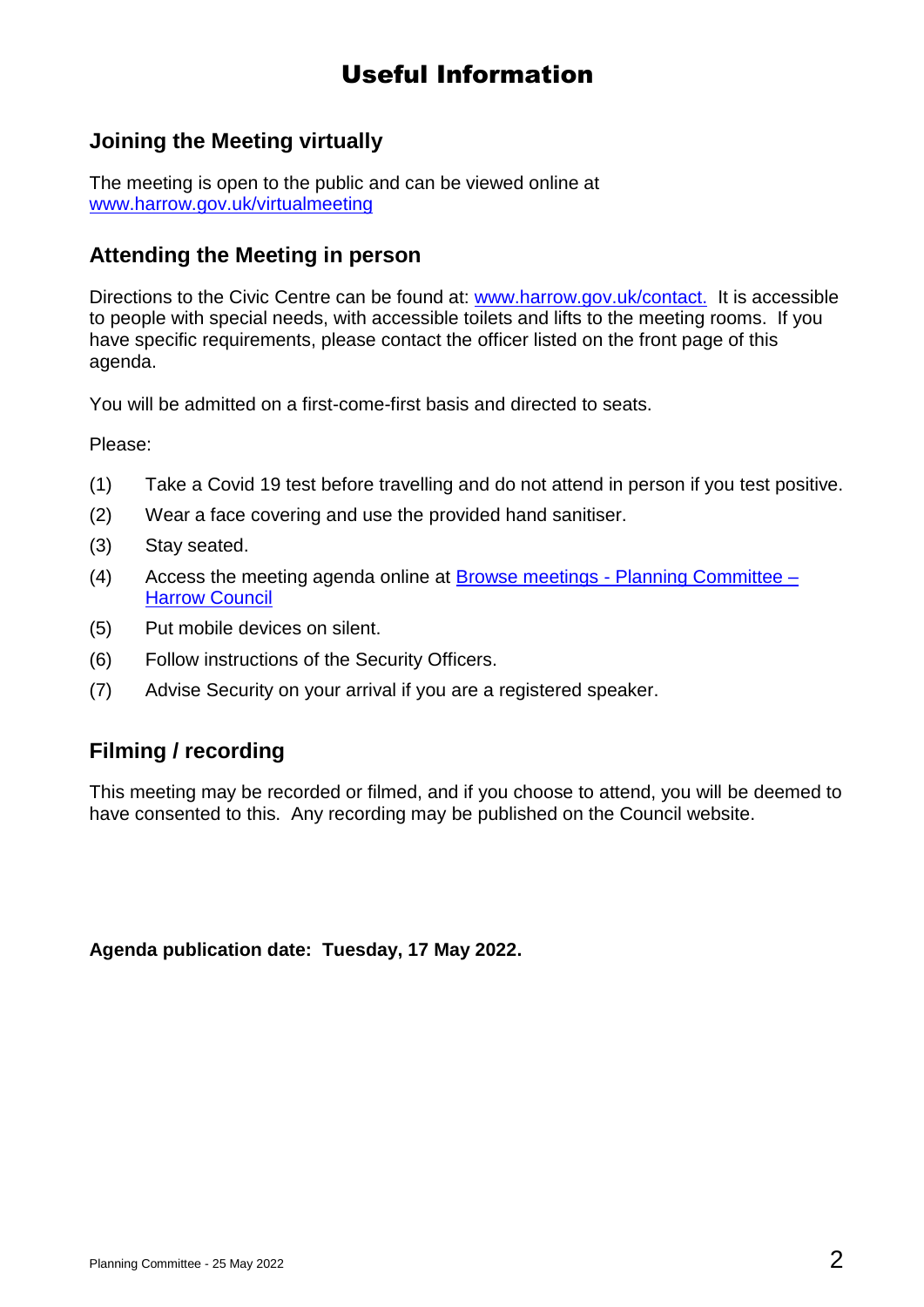# **Agenda - Part I**

# **Guidance Note for Members of the Public attending the Planning Committee** (Pages 7 - 10)

#### 1. **Appointment of Vice-Chair**

## 2. **Attendance by Reserve Members**

To note the attendance at this meeting of any duly appointed Reserve Members.

Reserve Members may attend meetings:-

- (i) to take the place of an ordinary Member for whom they are a reserve;
- (ii) where the ordinary Member will be absent for the whole of the meeting; and
- (iii) the meeting notes at the start of the meeting at the item 'Reserves' that the Reserve Member is or will be attending as a reserve;
- (iv) if a Reserve Member whose intention to attend has been noted arrives after the commencement of the meeting, then that Reserve Member can only act as a Member from the start of the next item of business on the agenda after his/her arrival.

## 3. **Right of Members to Speak**

To agree requests to speak from Councillors who are not Members of the Committee, in accordance with Committee Procedure 4.1.

### 4. **Declarations of Interest**

To receive declarations of disclosable pecuniary or non pecuniary interests, arising from business to be transacted at this meeting, from:

- (a) all Members of the Committee;
- (b) all other Members present.

### 5. **Minutes** (Pages 11 - 20)

That the minutes of the meeting held on 13 April 2022 be taken as read and signed as a correct record.

# 6. **Public Questions**

To receive any public questions received in accordance with Committee Procedure Rule 17 (Part 4B of the Constitution).

Questions will be asked in the order in which they were received. There will be a time limit of 15 minutes for the asking and answering of public questions.

**[The deadline for receipt of public questions is 3.00 pm, 20 May 2022. Questions should be sent to [publicquestions@harrow.gov.uk](mailto:publicquestions@harrow.gov.uk)** 

### **No person may submit more than one question].**

# 7. **Petitions**

To receive petitions (if any) submitted by members of the public/Councillors under the provisions of Committee Procedure Rule 15 (Part 4B of the Constitution).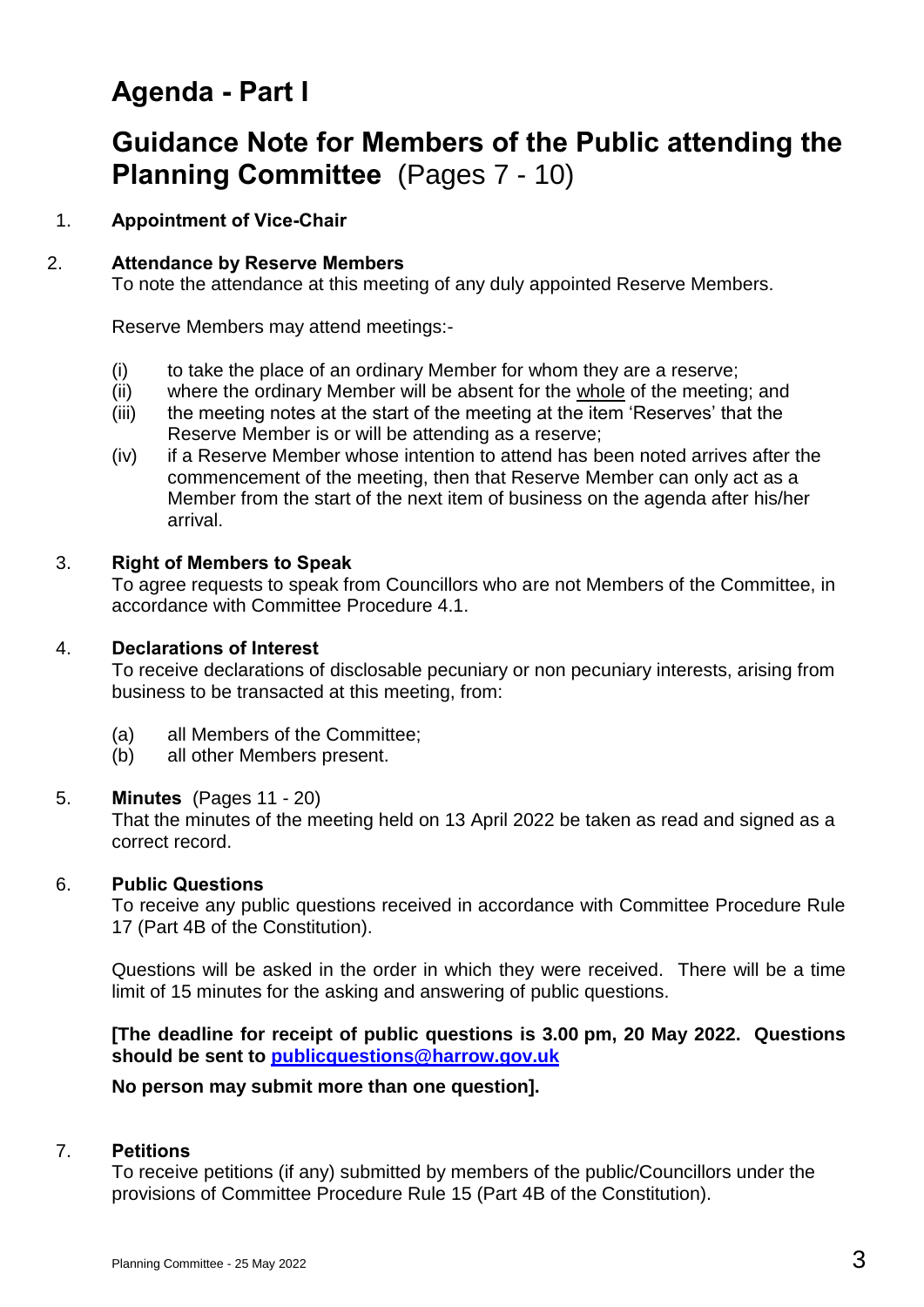#### 8. **Deputations**

To receive deputations (if any) under the provisions of Committee Procedure Rule 16 (Part 4B) of the Constitution.

#### 9. **References from Council and other Committees/Panels**

To receive references from Council and any other Committees or Panels (if any).

#### 10. **Addendum** (To Follow)

#### 11. **Representations on Planning Applications**

To confirm whether representations are to be received, under Committee Procedure Rule 29 (Part 4B of the Constitution), from objectors and applicants regarding planning applications on the agenda.

#### **Planning Applications Received**

Report of the Divisional Director, Planning - circulated separately.

Members are reminded that, in accordance with the Planning Protocol, where Councillors disagree with the advice of the Divisional Director, Planning, it will be the Members' responsibility to clearly set out the reasons for refusal where the Officer recommendation is for grant. The planning reasons for rejecting the Officer's advice must be clearly stated, whatever the recommendation and recorded in the minutes. The Officer must be given the opportunity to explain the implications of the contrary decision.

## **12.Section 1 - Major Applications - NIL**

### **13.Section 2 - Other Applications recommended for Grant**

| (a) | 2/01, 7 Parkside Way,<br>P/0579/22                                 | <b>HEADSTONE</b>   | <b>GRANT</b>                                                            | (Pages<br>$21 - 64$       |
|-----|--------------------------------------------------------------------|--------------------|-------------------------------------------------------------------------|---------------------------|
| (b) | 2/02, Kilby's Industrial<br>Estate & 1-5 Bacon Lane,<br>P/0352/22  | <b>EDGWARE</b>     | <b>GRANT-</b><br><b>SUBJECT TO</b><br><b>LEGAL</b><br><b>AGREEMENT</b>  | (Pages<br>$65 - 86$       |
| (c) | 2/03, Kilby's Industrial<br>Estate & 1-5 Bacon Lane<br>, P/0451/22 | <b>EDGWARE</b>     | <b>GRANT -</b><br><b>SUBJECT TO</b><br><b>LEGAL</b><br><b>AGREEMENT</b> | (Pages<br>$87 -$<br>110)  |
| (d) | 2/04, 9-11 Palmerston<br>Road, P/3140/21                           | <b>MARLBOROUGH</b> | <b>GRANT-</b><br><b>SUBJECT TO</b><br><b>LEGAL</b><br><b>AGREEMENT</b>  | (Pages<br>$111 -$<br>144) |
| (e) | 2/05, 11 Padleford Lane<br>HA7 4WU, P/0883/22                      | <b>CANONS</b>      | <b>GRANT</b>                                                            | (Pages<br>145 -<br>184)   |